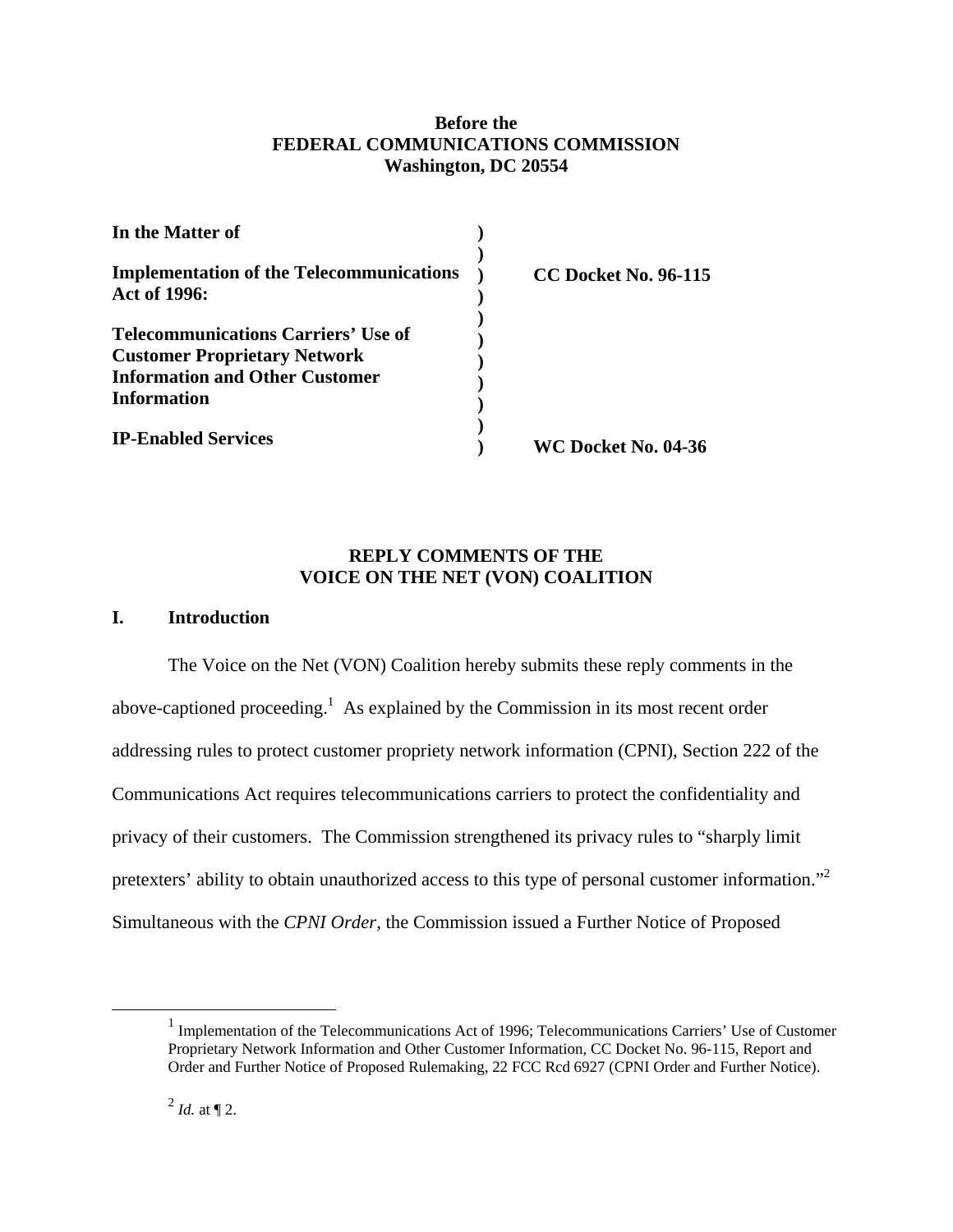Rulemaking proposing additional regulations that would expand the obligations of telecommunications carriers and Interconnected VoIP providers even further.

The VON Coalition supports the Commission's goal of preventing pretexting and protecting confidential customer data against unauthorized release, however the VON Coalition agrees with comments from Vonage, NCTA, Comcast, AT&T, Time Warner, T-Mobile, Comptel and others the premature adoption of additional CPNI requirements is neither necessary nor justified. The VON Coalition is concerned that an additional layer of regulation will result in costs far exceeding the benefits afforded to consumers. The VON Coalition once again cautions against adopting regulations that would impose harmful regulatory burdens, resulting in potential delays in deployment of IP services that provide more privacy protections than traditional phone services<sup>3</sup>, and increased costs and confusion for consumers. In light of the recently adopted privacy safeguards, the Commission should now refrain from imposing additional and possibly unnecessary and costly new CPNI rules.

As the record reflects, the Voice over Internet Protocol (VoIP) industry has demonstrated a continuing commitment to protecting the privacy of customers against "pretexting" and other illicit means of obtaining records and personally identifiable information. VoIP providers have implemented a variety of robust privacy safeguards, including those CPNI safeguards recently adopted by the Commission, to protect against unauthorized access to customer information.

 $\frac{1}{3}$  $3$  There are distinct differences between traditional telecommunications and Interconnected VoIP – technologically, legally, and operationally – which have worked to protect VoIP consumers and to thwart pretexters. Technologically, interconnected VoIP providers utilize the latest, up to date, and cutting edge technologies to protect user privacy. Legally, the privacy of Internet communications also falls under the Federal Trade Commission jurisdiction from which "traditional" telecommunications providers have been exempted. Operationally, VoIP communication utilizes the global Internet, where time and distance are irrelevant, which obviates the need for detailed phone bills containing personal call detail information. These factors have combined to reduce or prevent transmission of customer information of the type that is the core of the Commission's current concerns.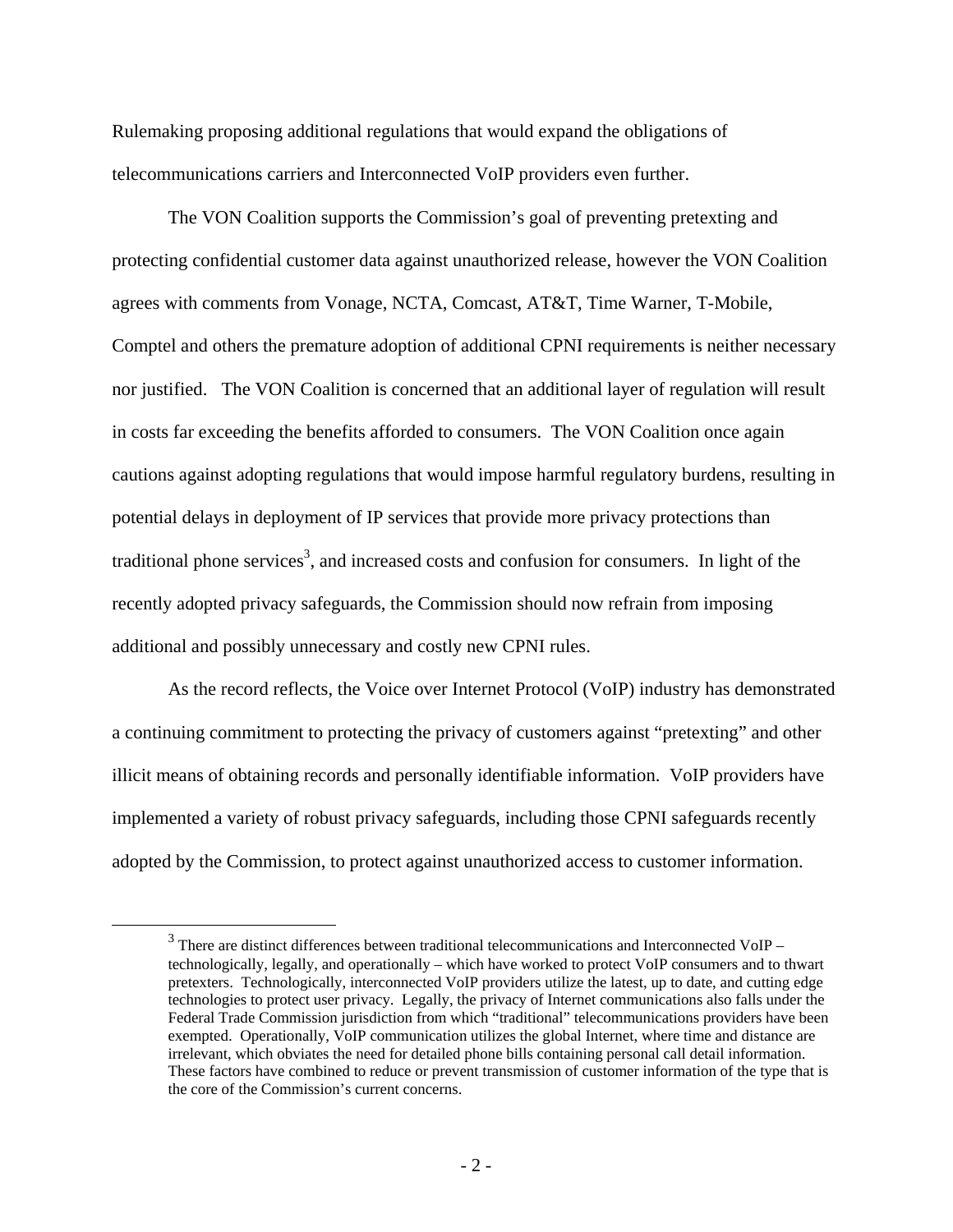Internet companies are constantly revising and re-evaluating such procedures to enhance these safeguards and keep a step ahead of the pretexters. Moreover, companies are using cutting-edge Internet technologies to provide comprehensive privacy protections for their Internet Protocol IPenabled products.

Given that privacy protections afforded customers both through measures previously implemented by the Internet community as well as the Commission's new rules that have not even become effective, it is premature to adopt additional CPNI safeguards. The Commission's decisive action to protect unauthorized disclosure of call detail information and other CPNI should be given a chance to work and then observed to see how effective the Commission's action have been. In addition, recent enactment of the Telephone Records and Privacy Protection Act of  $2006<sup>4</sup>$  will likely further advance the Commission's goal of preventing pretexting and protecting confidential customer data against unauthorized release. This statute makes it a violation of federal criminal law to engage in pretexting and supplements state laws that already criminalize such conduct. This combination of recently advanced regulatory requirements and criminal penalties has been carefully evaluated and should prove effective in minimizing pretexting activity. As Time Warner explained in its comments, the adoption of any further mandates before the Commission has implemented and had an opportunity to enforce its recently adopted requirements would be unjustified and, as a result, arbitrary and capricious.<sup>5</sup>

In addition, the specific measures at issue in the *FNPRM* are particularly ill advised. Notably new requirements for audit trails, physical safeguards, and data retention limitations, among others would add additional layers of regulatory complexity, have the potential to add

 $\overline{4}$ Telephone Records and Privacy Protection Act, Public Law 109-476 (Jan. 12, 2007).

<sup>5</sup> Time Warner Inc. Comments, CC Docket No. 96-115, at 6.